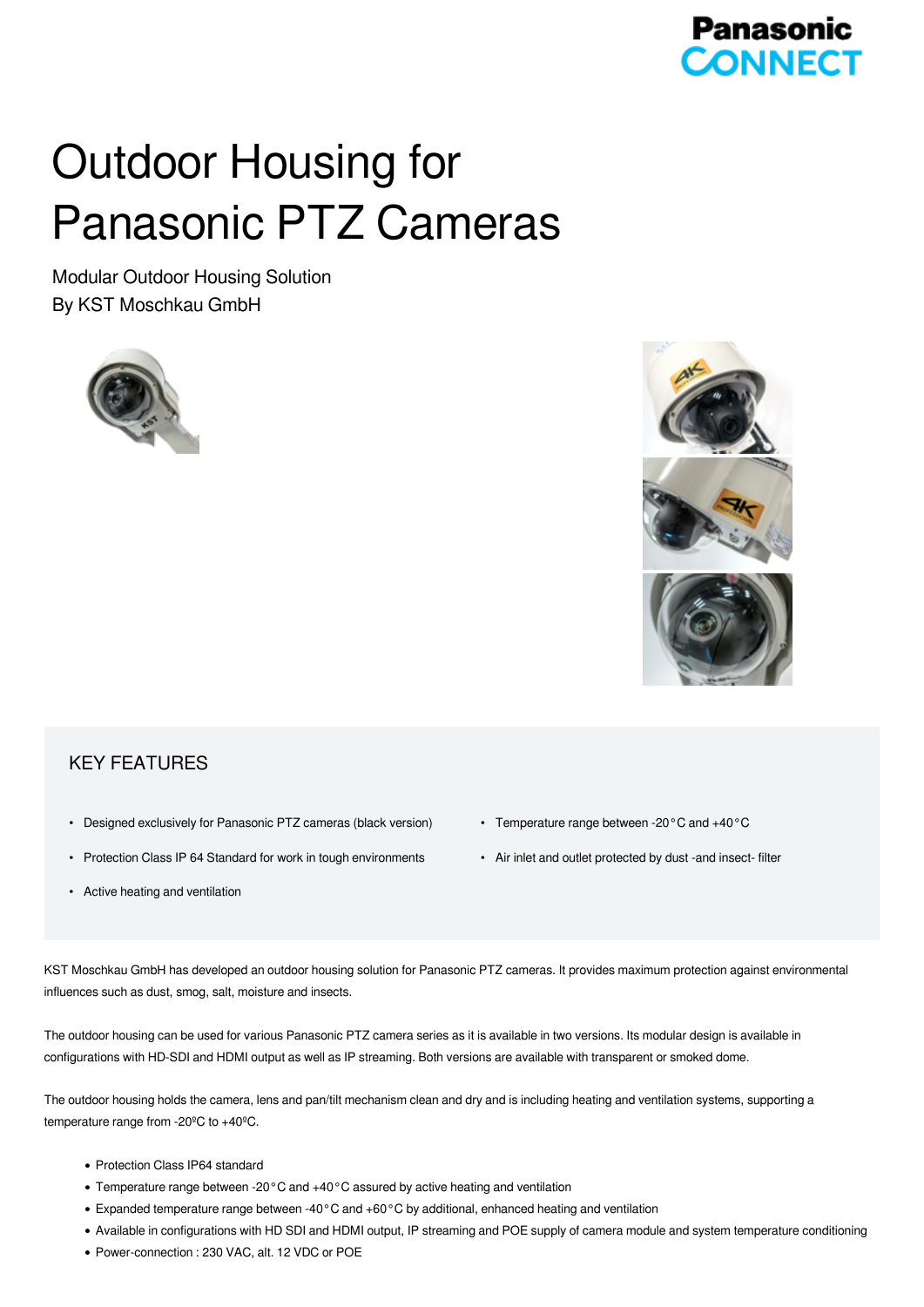

- Signal-connection : SDI/HDSDI out (or HDMI), optional CVBS out, Genlock in, LAN
- Remote-connection : LAN, optional RS422
- Length of the cable-set : 2,5 m from mounting base (optional special lengths, connectors in bracket or junction boxes for outdoor installation)
- For Panasonic PTZ cameras with black casing

#### Optional:

Wall bracket fitted with ceiling, pole mount or special mount if requested Integrated Fiber Transmission

#### For AW-UE70/-UN70, AW-HE42/-HN42, AW-HE40/-HN40 & AW-HE38/-HN38 series:

| • KST-OH70WM-S   | Outdoor Housing with Wall Mount (SDI)      |
|------------------|--------------------------------------------|
| • KST-OH70WM-H   | Outdoor Housing with Wall Mount (HDMI)     |
| • KST-OH70WM-POE | Outdoor Housing with Wall Mount (PoE)      |
| • KST-OH70WM-F   | Outdoor Housing with Wall Mount (Fiber)    |
| • KST-OH70CM-S   | Outdoor Housing with Ceiling Mount (SDI)   |
| • KST-OH70CM-H   | Outdoor Housing with Ceiling Mount (HDMI)  |
| • KST-OH70CM-POE | Outdoor Housing with Ceiling Mount (PoE)   |
| • KST-OH70CM-F   | Outdoor Housing with Ceiling Mount (Fiber) |

#### For AW-UE150, AW-HE145, AW-HE130 (discontinued) and AW-HN130 (discontinued) series:

| • KST-OH150WM-H   | Outdoor Housing with Wall Mount (HDMI)           |
|-------------------|--------------------------------------------------|
| • KST-OH150WM-POE | Outdoor Housing with Wall Mount (PoE)            |
| • KST-OH150WM-SF  | Outdoor Housing with Wall Mount (SDI & Fiber)    |
| • KST-OH150WM-NDI | Outdoor Housing with Wall Mount (NDI)            |
| • KST-OH150CM-H   | Outdoor Housing with Ceiling Mount (HDMI)        |
| • KST-OH150CM-POE | Outdoor Housing with Ceiling Mount (PoE)         |
| • KST-OH150CM-SF  | Outdoor Housing with Ceiling Mount (SDI & Fiber) |
| • KST-OH150CM-NDI | Outdoor Housing with Ceiling Mount (NDI)         |

#### For the AW-UE100 series: